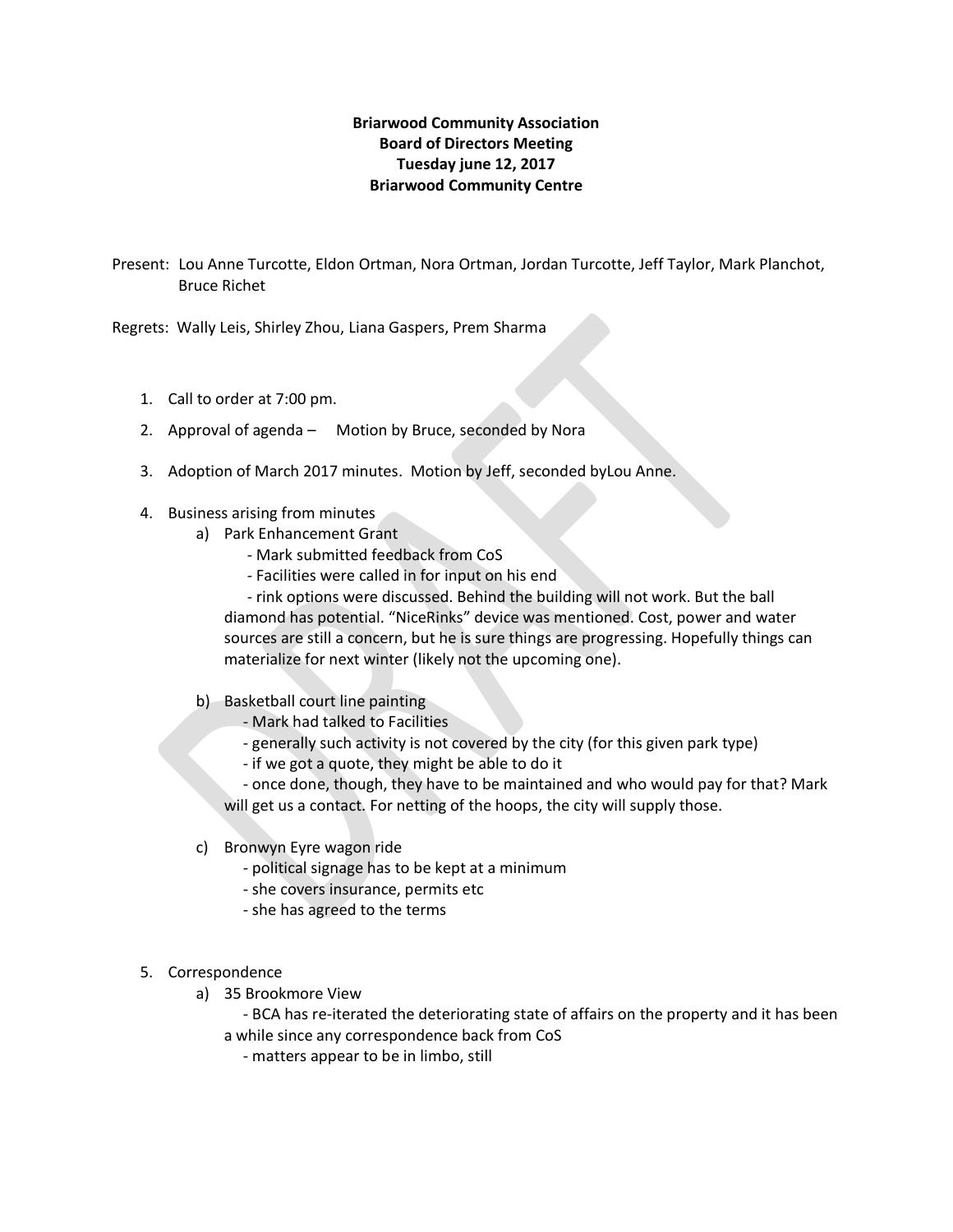- b) Watering of new trees on spray park pad
	- Terry Smith is the contact person

 - Urban Forestry appears to have done some watering, but trees still in need of attention.

- c) Briarwood Temp Snow Dump
	- had some garbage once the snow melted; an ongoing problem
	- Mark wants to be kept in loop of situation
- d) Holiday Park CA calls for support

 - HPCA wants a letter of support from BCA on the issue of raising chickens in an urban environment. Our position would be to support their efforts to not have chickens within the confines of the city. Motion by Bruce, seconded by Jeff that a letter of support be sent by Eldon.

e) LiveWell with Chronic Conditions

- this is a program of the Stoon Health Region

 - they want to promote the program and accordingly, use our building to hold functions, ones designed to help people deal with chronic conditions like diabetes, arthritis. Their plan is for this to run for 6 weeks in early Winter 2018.

- 6. Community Consultant Report Mark Planchot
	- a) On the issue of bat houses in the area, Mark noted that they have been investigating this issue even before Nora was asked about it. It looks to originally be a school-run program. Parks said it could possibly be approved, but there was significant concern for the level of public engagement before any decision was made. The locations for the bat houses would have to be approved, for one. Either way, all the costs of this program would have to be covered by the Stoon Public School division. Mark noted that since they were in contact with the persons originally planning this, there has been no contact from them (student, school teacher) since.
- 7. Director Reports
	- a) Mark
		- a report was submitted prior to meeting
		- he made mention of the Leisure Guide and when to get ready for the next one
		- the East Division Stoon Police Services contact person is Cst Imran Siraj

- Bruce noted when street-sweeping would take place (June  $16^{th}$  –  $23^{rd}$ ), and that some pot-hole filling has already been done, with more to (hopefully) come

b) Eldon Past-President report

- submitted prior

- c) Liana
	- report submitted prior

 - after some hurdles and issues early on, Mini Soccer and Kinder Soccer have been moving along quite nicely. Medals have been ordered. The paperwork for the BMO support is being filled out. Some refunds will have to be given. June  $27<sup>th</sup>$  is the last day